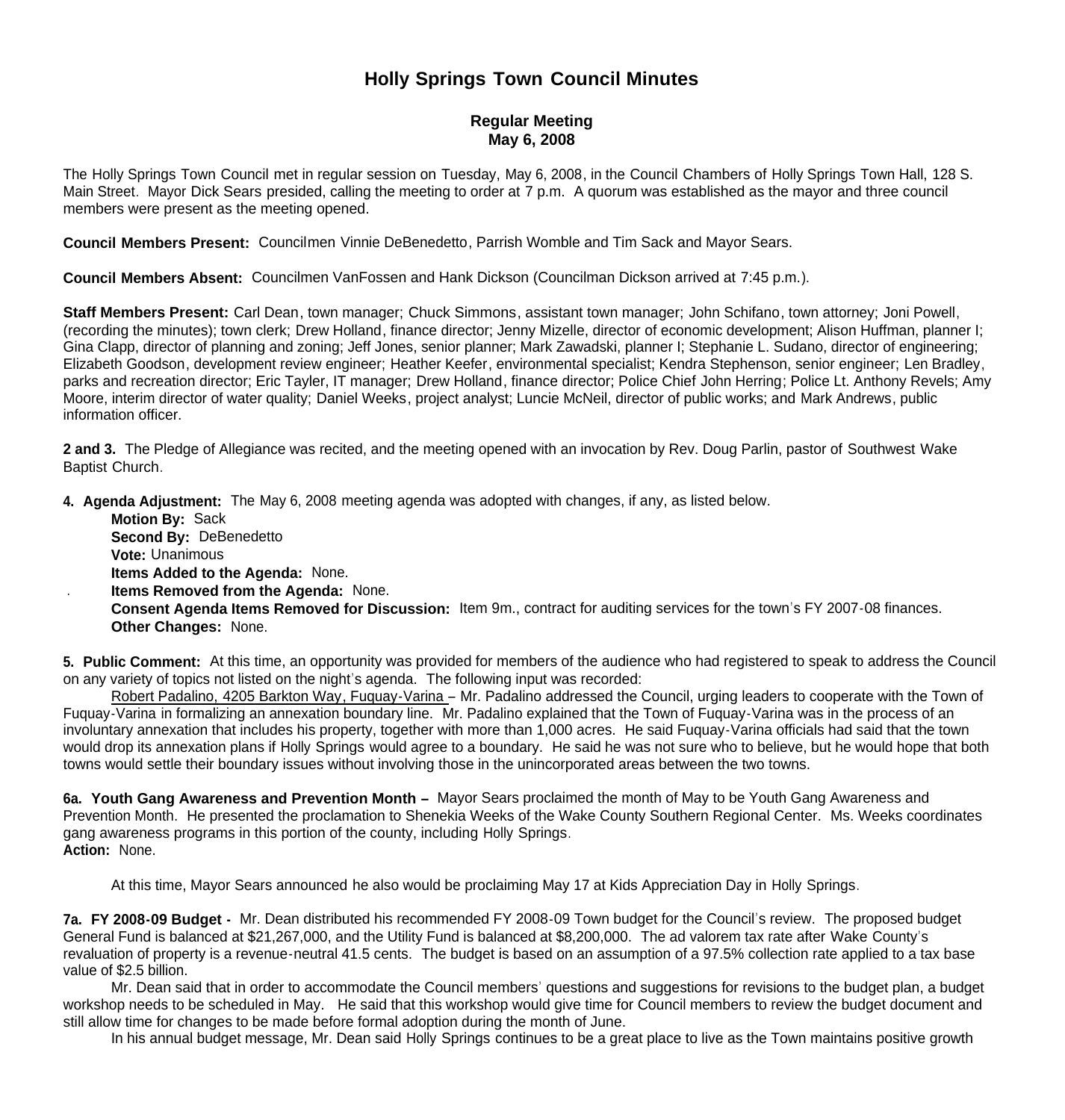that enhances the Town's ability to improve services provided to citizens and to invest in the Town's future through transportation projects, water and sewer infrastructure and parks and recreation facilities.

 **Action:** The Council approved a motion to set a budget workshop for 5:30 p.m. Wednesday, May 21, 2008, in the Holleman Room of Holly Springs Town Hall, 128 S. Main Street.

**Motion By:** Sack **Second By:** DeBenedetto **Vote:** Unanimous.

**8a.** Public Hearing: Annexation Petition A08-01, Blalock and Koeppen Property – Ms. Clapp explained the Town has received a petition for voluntary annexation of 123.67 acres located at 4101 Friendship Road. The petition meets all the statutory requirements for satellite annexation. She said the public hearing for this annexation was opened on April 15 and was continued to resume on May 6.

Ms. Clapp said pursuant to the 1993 annexation boundary line agreement between the Town of Holly Springs and the Town of Apex, the Town of Holly Springs sent notice to the Town of Apex of this (and all) annexations. Apex requested that Holly Springs apply a 60-day waiting period prior to the adoption of the annexation ordinance.

She said the request from Apex notwithstanding, staff and the Town Attorney are of the opinion that this parcel does not lie within the designated boundary of the annexation agreement and is, therefore, not subject to the requirements of the agreement. The Town originally delayed action on the annexation request because staff was awaiting the legal description of the property, which has been provided. In the interim it is clear that the subject property cannot be annexed by Apex as it is closer to the continguous corporate limits of the Town of Holly Springs, she noted.

Ms. Clapp said the town manager also feels the property is not subject to the annexation agreement, but suggests that the Council make the effective date of the ordinance May 13, 2008 in the spirit of interlocal cooperation.

With that explanation completed, Mayor Sears reopened the public hearing to accept input. The following comments were recorded: None.

There being no comments, the public hearing was closed.

**Action:** The Council approved a motion to adopt Annexation Ordinance A08-01 annexing approximately 123.67 +/- acres owned by Brenda W. and Dewey R. Blalock Jr., and Teresa W. and Paul G. Koeppen, and more particularly described as Wake County PINs: 0720.04-70- 0500 and 0629.02-99-0816, into the corporate limits of the Town of Holly Springs, effective May 13, 2008.

**Motion By:** DeBenedetto **Second By:** Sack **Vote:** Unanimous. *A copy of Annexation Ordinance A08-01 is incorporated into these minutes as addendum pages.*

**8b. Public Hearing: Rezoning Map Change Petition 08-REZ-04, Blalock and Koeppen –** Mr. Jones said this item also was tabled at the April 15 meeting until May 6, 2008.

 He said the Town has received a petition requesting that the Town rezone approximately 123.7 acres from R-30 upon its annexation to Light Industrial. The parcel is located along Friendship Road and US Hwy 1 in the western part of the Town's future planning area.

He said the parcels are designated as Business Park in the Vision Holly Springs plan. The Business Park designation is intended to set aside areas of town that encourage "clean" industry that would not adversely affect the quality of life of residents. Business parks should be concentrated to a general location in order to achieve the maximum benefit when providing infrastructure to prospective and existing business park clients. Business parks should be located adjacent to major transportation routes with easy access to major highways and existing facilities.

 Mr. Jones said the Town, together with the property owner, is trying to achieve a certified site designation through the State of North Carolina, and the Town intends to market the property as such to potential industries in the future.

He reported that the Planning Board had reviewed the petition and recommends approval.

With that explanation completed, Mayor Sears opened the public hearing to accept input. The following comments were recorded: None. There being no comments, the public hearing was closed.

**Action #1:** The Council approved a motion to accept the following statement as true: "The requested zone map change from R-30 to LI: Light industrial is consistent with Vision Holly Springs Comprehensive Plan since the Future Land Use Plan Map indicates this property as Business Park and the Light Industrial district allows for the development of business park type development."

**Motion By: Sack Second By: DeBenedetto Vote:** Unanimous.

**Action #2:** The Council approved a motion to adopt rezoning ordinance R08-04 to approve Zone Map Change Petition #08-REZ-04 to change the zoning of 123.7 acres of Wake County PIN(s) 0720-70-0500 and 0629-99-0816 from R30: Residential upon annexation on May 13, 2008, to LI: Light Industrial as submitted by Dewey Blalock.

**Motion By:** Sack **Second By: DeBenedetto**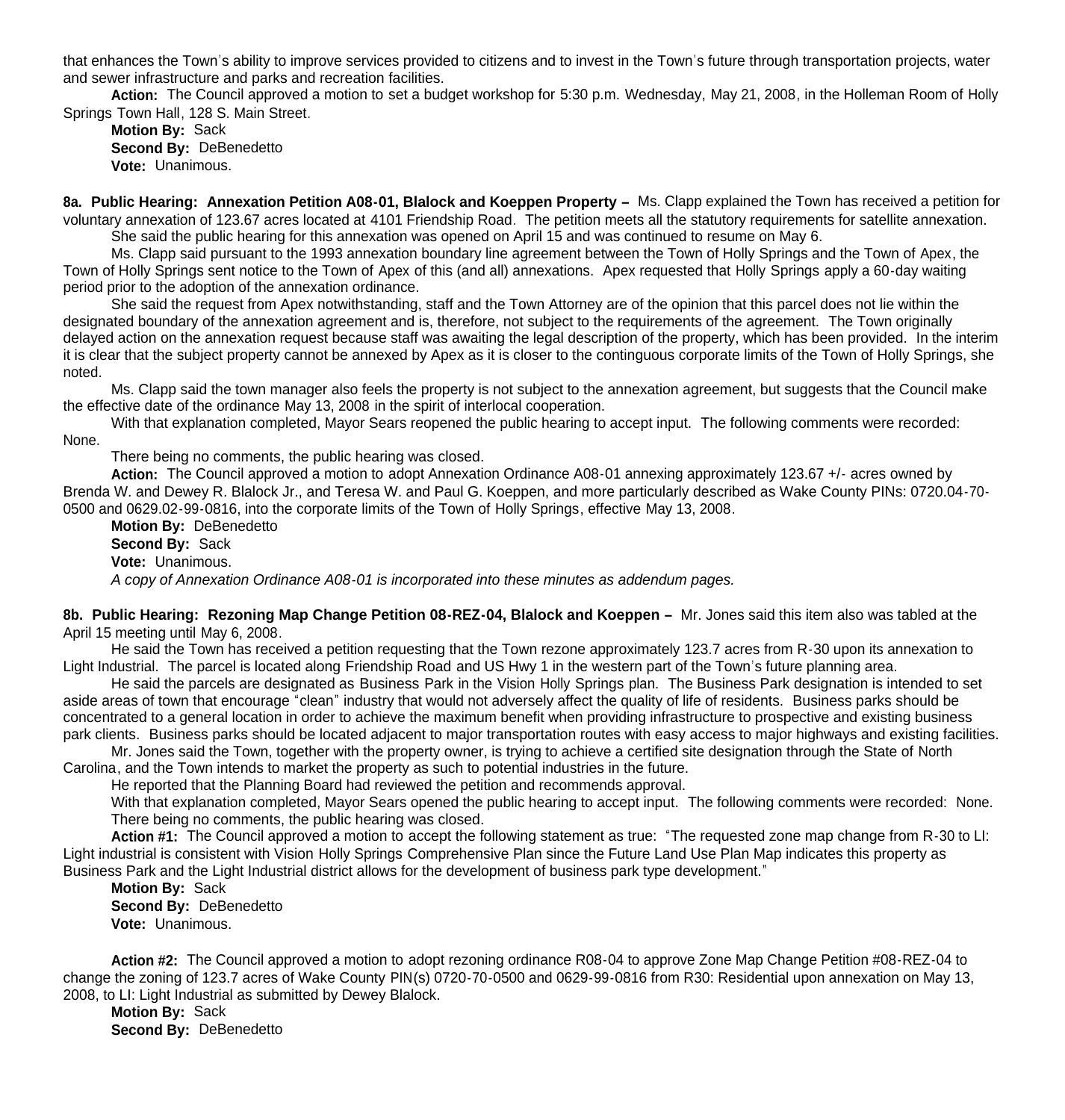**Vote:** Unanimous. *A copy of Rezoning Ordinance R08-04 is incorporated into these minutes as addendum pages.*

**8c. Public Hearing: Annexation Petition A08-02, Ransdell Heirs Property –** Mr. Zawadsky said the Town has received a petition for voluntary annexation of approximately 145.91 +/-acres located along G.B. Alford Highwy, north of New Hill Road. The petition meets all the statutory requirements for annexation.

With that explanation completed, Mayor Sears opened the public hearing to accept input. The following comments were recorded: None. There being no comments, the public hearing was closed.

**Action:** The Council approved a motion to adopt Annexation Ordinance A08-02 annexing approximately 145.91 +/- acres owned by the heirs of N.F. Ransdell, and more particularly described as Wake County PIN: 0649.02-67-1163, into the corporate limits of the Town of Holly Springs.

**Motion By:** Womble **Second By:** Sack **Vote:** Unanimous. *A copy of Annexation Ordinance A08-02 is incorporated into these minutes as addendum pages.*

At this time, 7:45 p.m., Councilman Dickson arrived.

**8d. Public Hearing: Annexation Petition A08-03, Sasser Property –** Mr. Jones said that in efforts to fill in dougnut holes within its city limits, the Town has received a petition for voluntary annexation of approximately .24 +/-acres located at 401 Kingsport Road. The petition meets all the statutory requirements for annexation.

With that explanation completed, Mayor Sears opened the public hearing to accept input. The following comments were recorded: There being no comments, the public hearing was closed.

**Action:** The Council approved a motion to adopt Annexation Ordinance A08-03 annexing approximately .24 +/- acres owned by Travis P. & Joy S. Sasser, and more particularly described as a portion of Wake County PIN: 0659.02-55-2689, into the corporate limits of the Town of Holly Springs.

**Motion By:** DeBenedetto **Second By:** Womble **Vote:** Unanimous. *A copy of Annexation Ordinance A08-03 is incorporated into these minutes as addendum pages.*

**8e. Public Hearing: Green Oaks Parkway and Holly Springs Business Park -** Mr. Holland said in order to borrow funds for the construction of the Town's portion of Green Oaks Parkway and to provide other development in Holly Springs Business Park (Novartis incentives), the Town of Holly Springs must first obtain approval from the Local Government Commission. A step in that application process is to hold a public hearing to receive comments from citizens on the question of whether or not the town should seek installment financing (as opposed to other financing).

 He said following the public hearing, the Council is asked to adopt Resolution 08-17, which states that the Town Council has determined certain findings of fact, including that installment financing is more desirable than other types of financing. The resolution also authorizes the filing of the LGC application.

 Mr. Holland said upon this authorization, the Town Council also is asked to consider financing terms proposed by RBC Bank. With figures for the entire project provided, RBC Bank offers an interest rate of 3.79% and a loan term of 18 (eighteen) years. Adoption of the resolution is a required step in the process of obtaining financing. The resolution sets out the terms of the loan: the Town will borrow a principal amount not to exceed \$6,366,000 and repay it within 18 years at an annual interest rate of 3.79%. Annual payments would be from the General Fund. The resolution also would give the finance director and town manager authority to process the loan documents on behalf of the Town.

 He said in addition, staff is requesting that Council adopt a reimbursement resolution in case the Town expends funds on the project before installment financing is received. The resolution allows the town to reimburse itself from installment proceeds once they are received.

Councilman Womble asked if any other banks were contacted.

 Mr. Holland said that RBC Bank financed the other two portions of this project, and the understanding was that RBC Bank would also provide the third loan in this process.

With that explanation completed, Mayor Sears opened the public hearing to accept input. The following comments were recorded: None. There being no comments, the public hearing was closed.

**Action #1:** The Council approved a motion to adopt Resolution 08-17 making findings of fact and authorizing application to the Local Government Commission.

**Motion By:** Sack **Second By:** Dickson **Vote:** Unanimous. *A copy of Resolution R-17 is incorporated into these minutes as addendum pages.*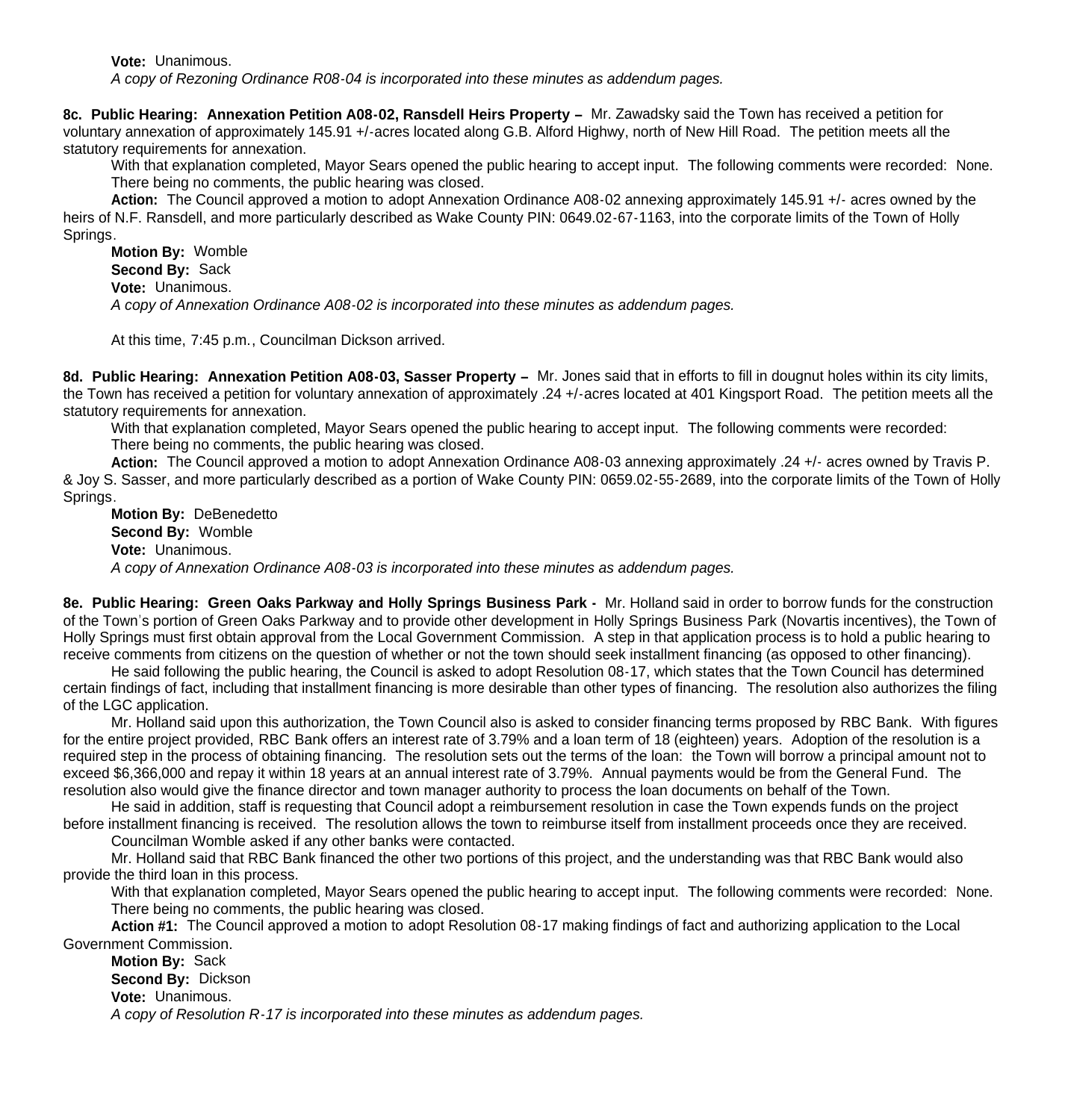**Action #2:** The Council approved a motion to adopt Resolution 08-18 approving financing terms with RBC Bank for the Green Oaks Parkway / Holly Springs Business Park development project: \$6,366,000 at 3.79% for 18 years.

**Motion By:** Sack **Second By:** Womble **Vote:** Unanimous. *A copy of Resolution 08-18 is incorporated into these minutes as addendum pages.*

**Action #3:** The Council approved a motion to adopt Resolution 08-19 authorizing reimbursement to the Town of any funds expended on the project prior to the town's receiving loan proceeds.

**Motion By:** Sack **Second By:** Dickson **Vote:** Unanimous. *A copy of Resolution 08-19 is incorporated into these minutes as addendum pages.*

**8f. Public Hearing: Bass Lake Outfall and Holly Springs Business Park Pump Station –** Mr. Holland said this item is similar as the previous that in order to borrow funds for the construction of the Bass Lake Outfall and the Holly Springs Business Park pump station, the Town of Holly Springs must first obtain approval from the Local Government Commission. A step in that application process is to hold a public hearing to receive comments from citizens on the question of whether or not the town should seek installment financing (as opposed to other financing).

 He said following the public hearing, the Council is asked to adopt Resolution 08-20, which states that the Town Council has determined certain findings of fact, including that installment financing is more desirable than other types of financing. The resolution also authorizes the filing of the LGC application.

 Mr. Holland said upon this authorization, the Town Council also is asked to consider financing terms proposed by RBC Bank. With figures for the entire project provided, RBC Bank offers an interest rate of 3.65% and a loan term of 15 (fifteen) years. Adoption of the attached resolution is a required step in the process of obtaining financing. The resolution sets out the terms of the loan: the Town will borrow a principal amount not to exceed \$3,634,000 and repay it within 15 years at an annual interest rate of 3.65%. Annual payments would be from the Utility Fund. The resolution also would give the finance director and town manager authority to process the loan documents on behalf of the Town.

 Mr. Holland said in addition, staff is requesting that Council adopt a reimbursement resolution in case the Town expends funds on the project before installment financing is received. The resolution allows the town to reimburse itself from installment proceeds once they are received.

Councilman DeBenedetto asked what the rate would be if the Town were to use general obligation bonds.

Mr. Holland said he was not sure what the current GO rates were, and this project amount probably would be cost-prohibitive to use GO bonds. Additionally, he said, the projects would have to be pushed back in their schedules by a full year in order to fulfill all the requirements of doing a bond referendum.

With that explanation completed, Mayor Sears opened the public hearing to accept input. The following comments were recorded: David Hathaway, 108 Clay Ridge Way – Mr. Hathaway asked if the two financings were for a one-time \$10 million amount, or was the

Town talking about borrowing \$10 million per year over a number of years. Mr. Holland explained that the Town would be making a one-time loan in two financing packages totaling \$10 million, which would be paid off over the terms of the loans.

There being no further comments, the public hearing was closed.

 **Action #1:** The Council approved a motion to adopt Resolution 08-20 making findings of fact and authorizing application to the Local Government Commission.

**Motion By:** Womble **Second By:** DeBenedetto **Vote:** Unanimous. *A copy of Resolution R-20 is incorporated into these minutes as addendum pages.*

**Action #2:** The Council approved a motion to adopt Resolution 08-21 approving financing terms with RBC Bank for the Bass Lake Outfall / Holly Springs Business Park pump station projects: \$3,634,000 at 3.65% for 15 years.

**Motion By:** Womble **Second By:** Dickson **Vote:** Unanimous. *A copy of Resolution 08-21 is incorporated into these minutes as addendum pages.*

**Action #3:** The Council approved a motion to adopt Resolution 08-22 authorizing reimbursement to the Town of any funds expended on the project prior to the town's receiving loan proceeds.

**Motion By:** Womble **Second By: DeBenedetto Vote:** Unanimous.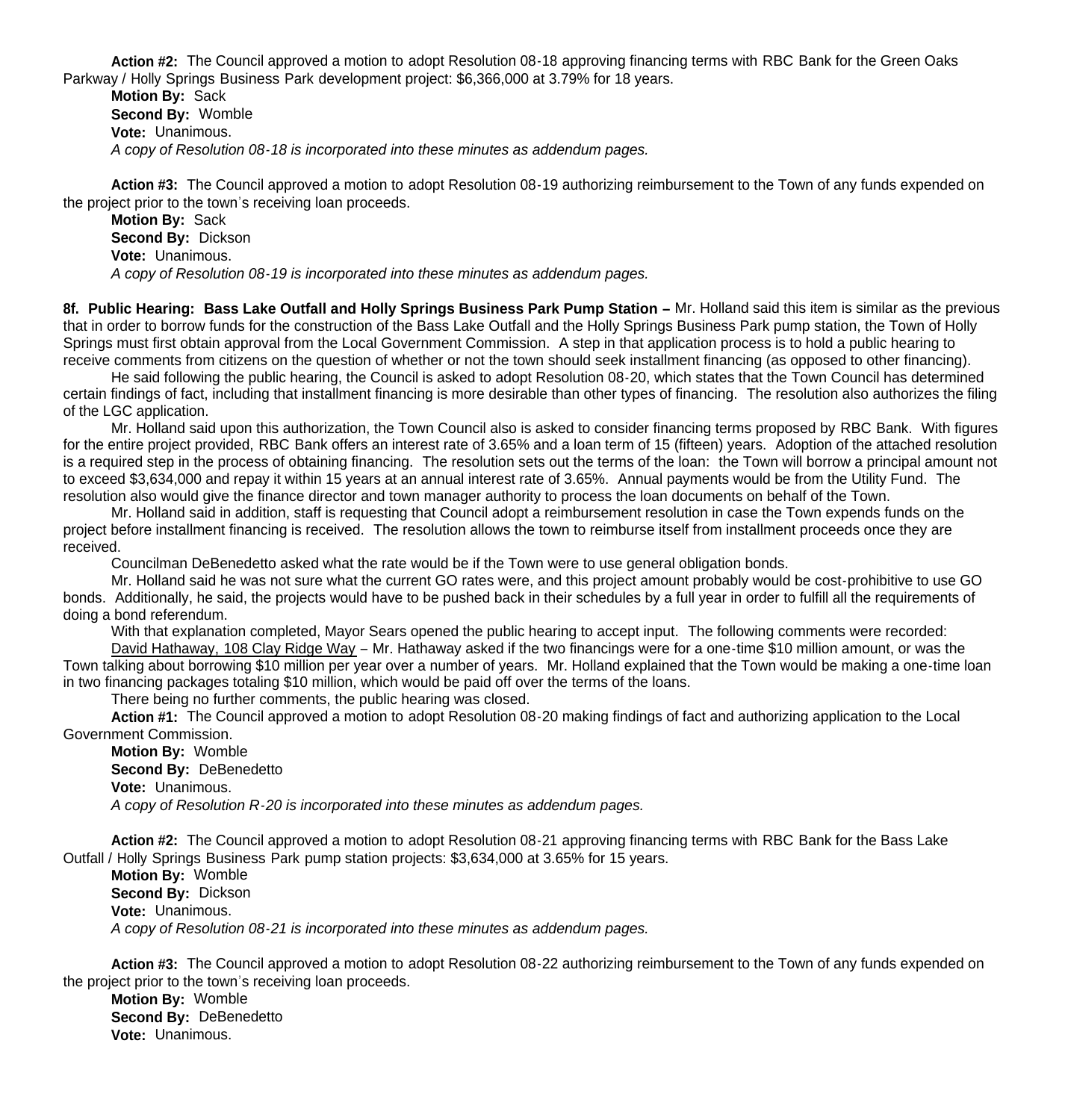**8g. Public Hearing: Community Development Building Grant (CDBG) Project –** Mr. Weeks said the Town is completed with the rehabilitation of Ms. Laura Utley's house located at 332 Bass Lake Road. Ms. Utley has moved back into her home and is enjoying her new improvements. Rehab work ranged from a new roof, front steps, back porch and railings, vinyl siding to new floors and painted walls and ceilings inside the home. A new washing machine and oven (with dials on the front to better allow her to access them from her wheelchair) have been recently installed with remaining funds.

He said this public hearing is required by the Division of Community Assistance in order to properly close-out the grant.

Councilman Womble asked how much funding was provided for the project from grant funds. Mr. Weeks said \$79,000.

With that explanation completed, Mayor Sears opened the public hearing to accept input. The following comments were recorded: None. There being no comments, the public hearing was closed.

**Action:** None.

**9. Consent Agenda:** The Council approved a motion to approve all remaining items on the Consent Agenda. The motion carried following a motion by Councilman Dickson, a second by Councilman Sack and a unanimous vote. The following actions were affected:

9a Minutes – The Council approved minutes of the Council's regular meeting held on March 4, 2008.

9b. Resolution 08-23 – The Council adopted Resolution 08-23 authorizing an exchange of real property. *A* c*opy of the Resolution 08-23 is incorporated into these minutes as an addendum page.*

9c.127 N. Main Street Property – The Council authorized staff to begin the advertisement process and the Manager to enter into a contract to sell the Town's property located at 127 N. Main Street.

9d. Resolution 08-24 – The Council adopted Resolution 08-24 directing the town clerk to investigate the sufficiency of annexation petition A08-06 and setting a public hearing for Tuesday, May 20, 2008. *A* c*opy of the Resolution 08-24 is incorporated into these minutes as an addendum page.*

9e. Reclaimed Water System EPA Grant – The Council ratified the Town's acceptance of \$750,000 in EPA grant funding for the town's reclaimed water system.

 9f. Budget Amendment – The Council adopted an amendment to the FY 2007-08 budget in the amount of \$6,750 for the rain barrel program. *A* c*opy of the budget amendment is incorporated into these minutes as an addendum page.*

9g. Resurfacing Project Report – The Council received a report of the town's pavement resurfacing projects.

 9h. Stonemont Subdivision IRA – The Council entered into an infrastructure reimbursement agreement with the developers of Stonemont Subdivision with terms set out on April 15, 2008. *A* c*opy of the Stonemont Infrastructure reimbursement agreement is incorporated into these minutes as addendum pages.*

 9i. Bass Lake Outfall Project Budget – The Council adopted an amendment to the Sewer Projects Fund in the amount of \$1,640,000 to add the Bass Lake Outfall project and establish the Bass Lake Outfall project budget. *A copy of the Sewer Project Fund amendment is incorporated into these minutes as addendum pages.*

 9j. Budget Amendment, \$15,000 – The Council adopted an amendment to the FY 2007-08 budget in the amount of \$15,000 for the repair of a fire truck. *A copy of budget amendment is incorporated into these minutes as an addendum page.*

 9k. Budget Amendment, \$1,490 – The Council adopted an amendment to the FY 2007-08 budget in the amount of \$1,490 to cover costs associated with equipment replacement. *A copy of the budget amendment is incorporated into these minutes as an addendum page.*

 9l. Budget amendment, \$75,400 – The Council adopted an amendment to the FY 2007-08 budget in the amount of \$75,400 for the Main Street sidewalk project approved at the April 15 Council meeting. *A copy of the budget amendment is incorporated into these minutes as an addendum page.*

9m. Audit Contract – The Council removed this item from the Consent Agenda for discussion during agenda adjustment.

 9n. Green Oaks Parkway Street Lighting – The Council approved the lighting plan and one-time charge of \$13,795.82 and the monthly reoccurring charge of \$1,627.30 to Progress Energy for street lighting on Green Oaks Parkway.

 9o. Business Park Development Fund – The Council adopted an amendment to the Business Park Development Project Fund in the amount of \$1,859,000 to add the Green Oaks Parkway project. *A copy of the Business Park Development Project Fund amendment is incorporated into these minutes as addendum pages.*

**9m. Town's FY 2007-08 Audit Contract** – Councilman DeBenedetto had asked if this item could be removed from the Consent Agenda. He said he would like to delay action so that the Town could issue requests for proposals. He said he wanted a member of the Council to be on a selection committee.

He said he did not have any problems with the subject auditing firm.

 Mr. Holland explained that the Town does do an RFP when selecting a firm to do financial auditing services. He said this contract would be the fourth year of a four-year agreement and that the Town is preparing to do an RFP in January for the next four-year period.

 Councilman Dickson noted that it is good business management to retain a financial auditor for multiple-year terms for the continuity that a single firm would offer.

 Councilman DeBenedetto asked if the Town's contract originally was with Duke and Abbott and now Abbott is out on his own, would the contract continue.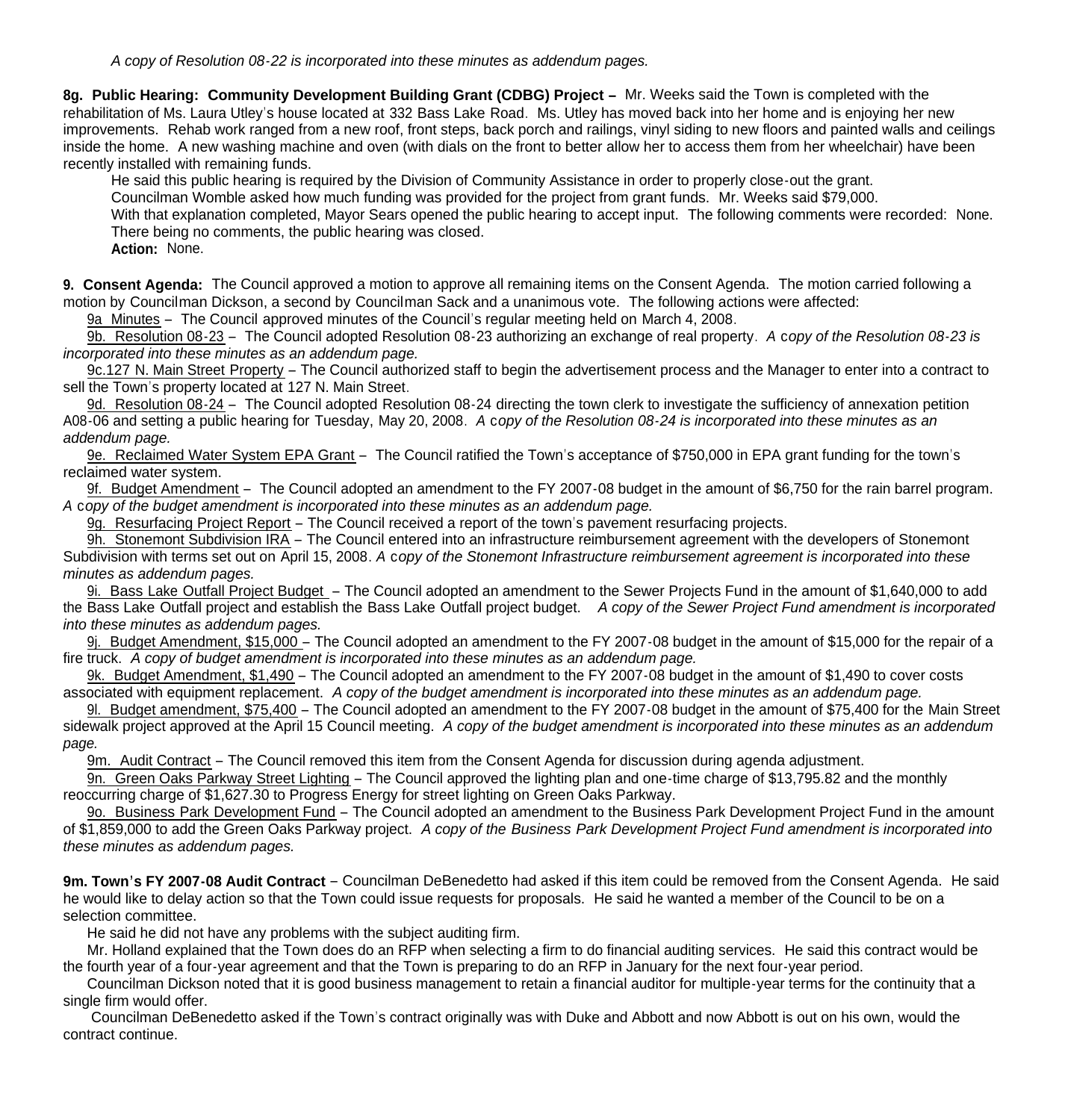Mr. Schifano said the contract is a professional services agreement with a professional, and it is the same professional. Partnership changes would not be material to the bidding process or to the RFP process.

Action: The Council approved a motion to enter into a contract with Christopher K. Abbott, CPA, P.A. in an amount not to exceed \$26,500 for auditing services of the town's FY 2007-08 finances.

**Motion By:** Mayor Sears **Second By:** Dickson **Vote:** Unanimous.

*A copy of the Christopher K. Abbot, CPA, P.A. contract is incorporated into these minutes as addendum pages.*

**10a. Green Oaks Business Center Elevations, 07-DP-14-A01** – Ms. Huffman said on September 4, 2007 the site plan for Green Oaks Business Center was approved with a condition that the elevations were to come back to Town Council for approval.

 She said the building proposed in September was brick on the front and the two sides, and the rear of the building was of metal panels. There was concern about the rear elevations' lack of masonry and the visibility from Premier Drive. To address these concerns, the applicant was willing to revise the elevations.

 She said the applicant has revised the elevations to address those concerns. The applicant is proposing no metal on the rear of the structure, but masonry brick, and stucco. A waiver is being requested since Section 4.05 B. 2. c. (1) of the UDO requires the structure to provide 60% masonry material on all four sides of the building. The wavier requested is for the rear of the building allowing for approximately 40% masonry instead of the required 60%.

 Ms. Huffman said the applicant's position is that the total percentage masonry required is 240% masonry (4 sides at 60%). The proposed masonry on the larger building being provided is 237%, only 3% short of meeting the UDO requirement. The smaller building on the north of the parcel is providing 234% masonry material, only 6% short of meeting the UDO requirement.

Mike Discala, 5461 Georgiana Drive – Mr. Discala showed Council member examples of the brick finishes being proposed.

Councilman Sack and Mayor Sears asked if EFIS would be reconsidered as a masonry material in the UDO. Ms. Clapp said it would be included in a review of the UDO.

**Action #1:** The Council approved a motion that it made and accepted the findings of fact necessary to grant a waiver of UDO Section 4.05, B. 2., Building Materials, Colors, Textures, Architecture and Façade Modulation for Petition #07-DP-14-A01 for Green Oaks Business **Center** 

**Motion By:** Sack **Second By:** Dickson **Vote:** Unanimous.

**Action #2:** The Council approved a motion to approve elevations with a waiver of regulations of UDO Section 4.05, B. 2. Building Materials, Colors, Textures, Architecture and Façade Modulation for Petition #07-DP-14-A01 for Green Oaks Business Center as submitted by Thompson and Associates, project number: 07-DP-14 dated revised 04/14/2008 with the following condition:

1. All previous conditions of plan approval associated with Green Oaks Business Center Development Plan (07-DP-14) shall still apply. **Motion By:** Sack

**Second By:** Dickson **Vote:** Unanimous.

**11a. Forest Springs IRA –** Ms. Sudano explained that the Town Council approved an infrastructure reimbursement agreement with Forest Springs developers on March 23, 2007. The agreement provided for reimbursements and fee credits to the developer of this project in order to construct a downstream offsite sewer outfall to take the Oakhall pumping station off line and to serve other areas for future development. The outfall is on the Town's long-range sewer master plan.

 She said the Town Council recently approved an amendment to this same agreement to further oversize some of the gravity lines to serve a new upstream development; monies for this amendment are to be reimbursed to the Town by the upstream developer.

She said this request is for the Council to consider an amendment to the agreement to provide additional participation in the project including development fee credits in the amount of \$125,250 and cash contribution in the amount of \$125,250. This participation is to reimburse for additional expenses of outfall construction as described in the "Forest Springs Infrastructure Agreement (Developer Agreement) Modification Request" dated "April 2, 2008 revised."

**Action:** The Council approved a motion to approve amendments to the Forest Springs infrastructure reimbursement agreement to provide additional participation to include development fee credits in the amount of \$125,250 and cash contribution in the amount of \$125,250.

**Motion By:** Womble

**Second By:** DeBenedetto

**Vote:** Unanimous.

 *A* c*opy of the Forest Springs infrastructure reimbursement agreement amendment is incorporated into these minutes as addendum pages.*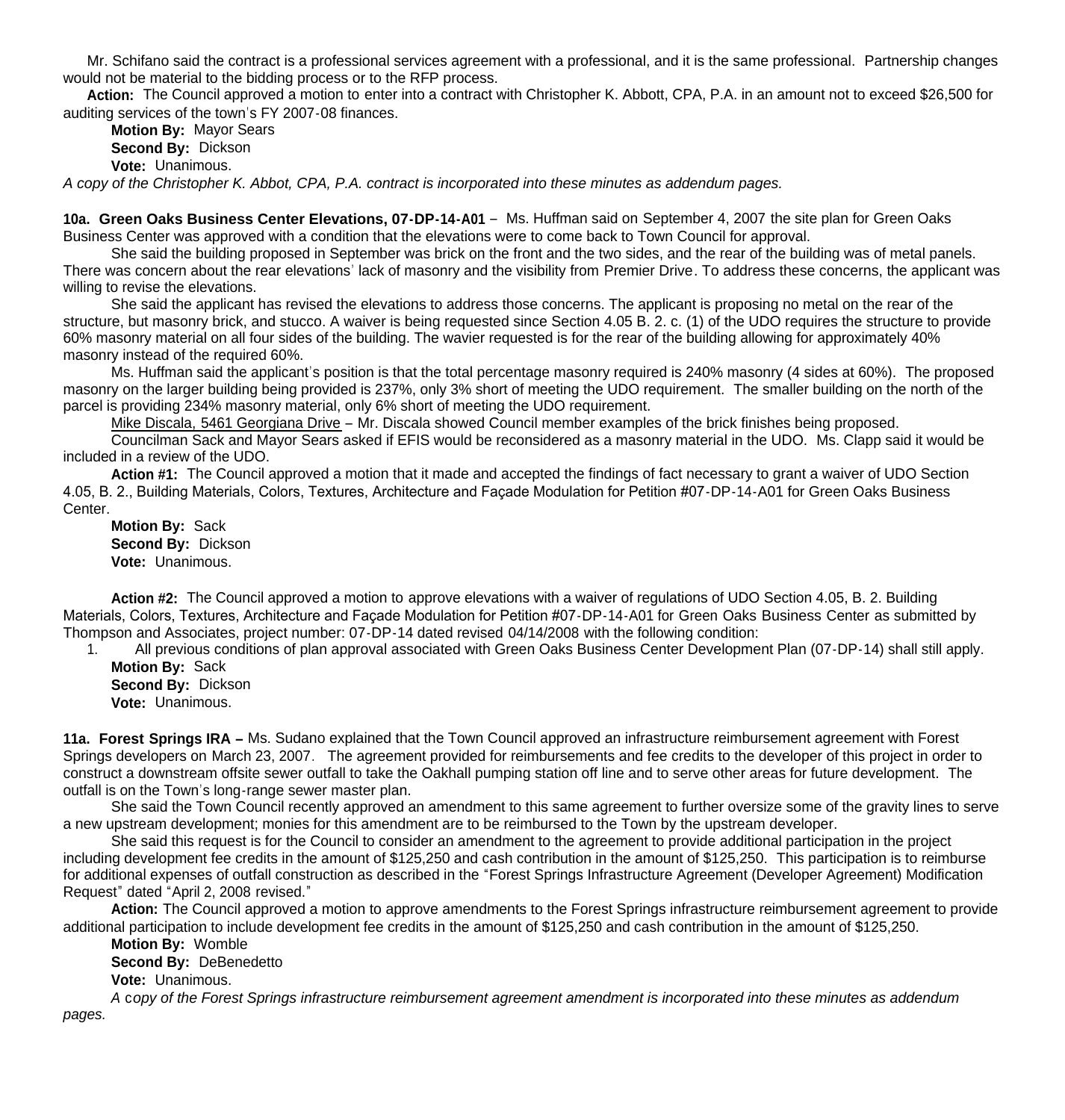**11b. Town's Reclaimed Water Project** – Ms. Stephenson reported that Davis-Martin-Powell & Associates completed the design for the Town of Holly Springs Reclaimed Water System. Bids were formally solicited, and bids were opened on April 16.

Ms. Stephenson explained that the scope of the work includes:

Contract 1 Distribution System – Construction of 9,500 feet of reclaimed water main, duplex pumping station.

Contract 2 Elevated Tank -- Construction of a 500,000 gallon elevated water storage tank, including site work.

 She said Contract 2 was broken into a base bid with a spheroid tank style and an alternate bid with a composite tank style. These two styles were chosen because they both provide and enclosed base and tower, providing an area to house piping, flow meter, control valves, and electrical gear. All ladders are inside the locked structure, providing a secondary barrier to unauthorized access to the tank, she added.

a. Spheroid Style - all welded steel fabrication (bowl and tower), with a narrow tower curving out into a bowl structure.

 b. Composite Style - a welded steel bowl, which is supported by a cast-in-place concrete tower (similar to the Avent Ferry Road water tank.)

 Ms. Stephenson said maintenance cost on the two styles was priced, and according to the tank maintenance contractor, the difference would be negligible.

Mr. Dean said, from a maintenance standpoint, he would recommend the composite tank style.

Councilman DeBenedetto asked who would benefit from the distribution system.

 Ms. Stephenson said to get the project off the ground, the Town sought a large end-user, and the developers of 12 Oaks subdivision and golf course agreed to participate. Eventually, she added, reclaimed water would be available to more and more customers as the system is enhanced and expanded.

 Councilman DeBenedetto asked if reclaimed water would qualify for funding through the Town's remaining authorized water bonding capacity.

 Mr. Holland said he had asked the Local Government Commission, which said the Town's bond counsel would determine the eligibility. Mr. Holland added that the Town's bond counsel had said the project would qualify.

**Action #1:** The Council approved a motion to award Contract 1 for the construction of the distribution system to low bidder T.A. Loving in a contract amount of \$1,228,300 plus a 10% contingency of \$122,830 for a total project of \$1,351,200 (rounded to the highest \$100), subject to review of Division of Water Quality Construction Grants & Loans Section, the U.S. Environmental Protection Agency, and the Local Government Commission.

**Motion By:** Dickson **Second By:** Womble **Vote:** Unanimous.

**Action #2:** The Council approved a motion to select the Composite tank style for the Town's overhead storage of reclaimed water. **Motion By:** Dickson **Second By:** Sack **Vote:** Unanimous.

**Action #3:** The Council approved a motion to award Contract 2 for construction of the composite overhead storage tank to low bidder Caldwell Tanks in a contract amount of \$1,392,901 plus a 10% contingency of \$139,291 for a total project of \$1,532,200 (rounded to the highest \$100), contingent and subject to review of the Division of Water Quality Construction Grants & Loans Section, the U.S. Environmental Protection Agency, and the Local Government Commission.

**Motion By:** Dickson **Second By:** Sack **Vote:** Unanimous.

**11c. Green Oaks Parkway Construction** – Ms. Stephenson said Kimley Horn & Associates has completed a design for the 4-lane Green Oaks Parkway, from the Bypass to New Hill Road. Bids were advertised formally March 17, 2008 and opened at Town Hall on April 10, 2008.

She said a pre-bid meeting was held on March 27, at which contractors were permitted to ask questions in a public forum.

 Ms. Stephenson said the scope of the work includes clearing, grading, paving, curb and gutter, storm drainage, and erosion control for 1.5 miles of roadway widening.

She said the apparent low bidder is Triangle Grading & Paving. The next apparent low bidder is Barnhill Contracting.

**Action:** The Council approved a motion to award construction contract for Green Oaks Parkway to Triangle Grading & Paving in the amount of \$4,783,600 contingent upon MBWE requirements set forth by NCDOT, and Local Government Commission (LGC) approval of the financing for this project.

**Motion By:** Womble **Second By:** Sack **Vote:** Unanimous.

**11d. Green Oaks Parkway Slope Project** – Ms. Sudano said in order to meet the schedule needed by Novartis for permanent power, the Town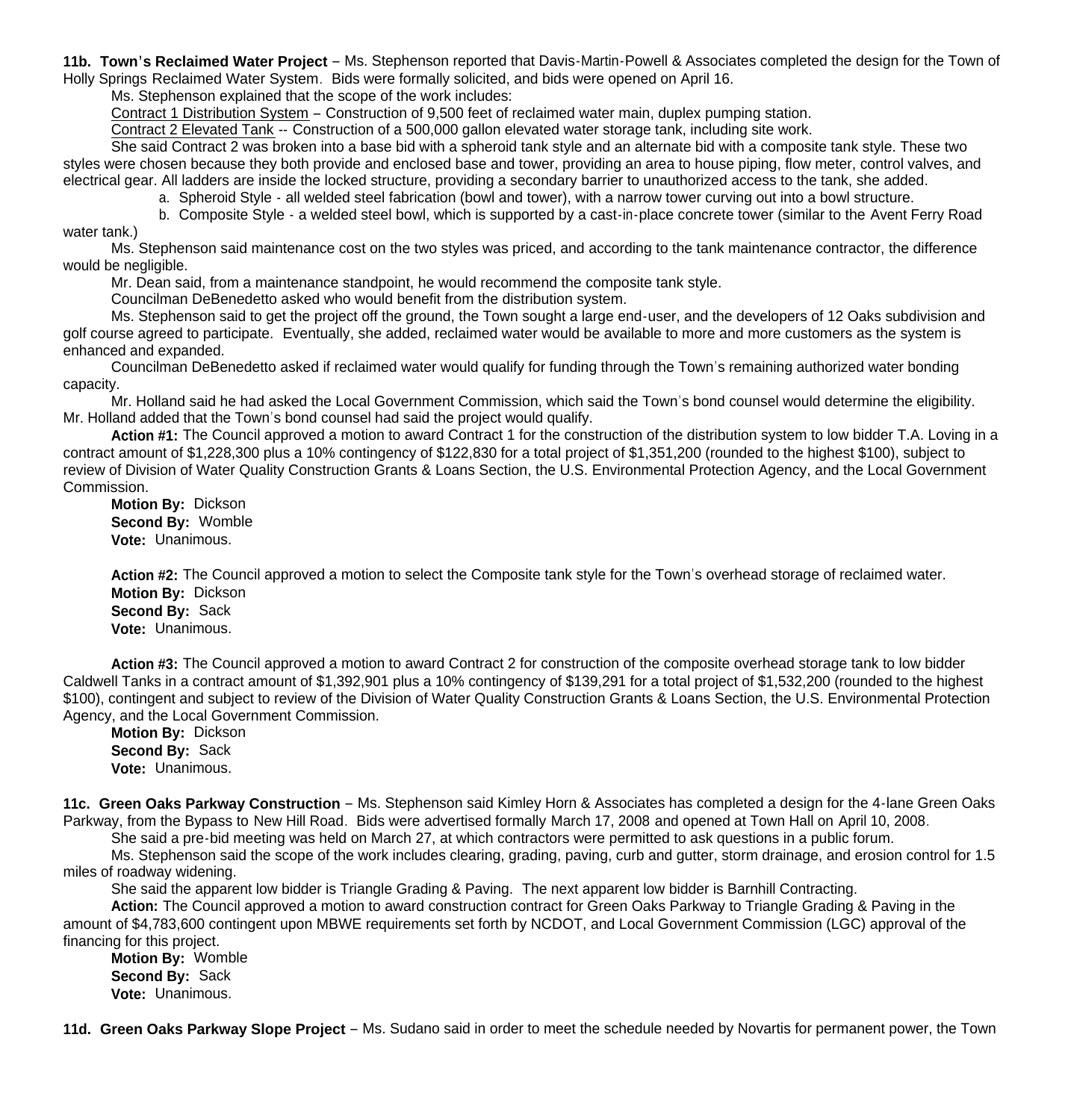must accelerate construction of a fill slope that would have been constructed in the Green Oaks Parkway four- lane widening project. This work must be completed by May 31.

 She said the contractor on site constructing the GOP two-lane project is in the best position to complete this work, as he completes the two-lane construction.

She said the Town secured a quote for this work from the on-site contractor Fowler Contracting in the (maximum) amount of

\$154,279.65. Approval of this proposal is requested so that Fowler Contracting can undertake this work and complete it by May 31, 2008. Ms. Sudano said a specific condition will be added to the proposal that requires the work to be done by this date.

**Action:** The Council approved a motion to approve a contract with Fowler Contracting in an amount not to exceed \$154,279.65 for construction of a fill slope on Green Oaks Parkway by May 31, 2008.

**Motion By:** Dickson

 **Second By:** Sack **Vote:** Unanimous.

 *A* c*opy of Fowler Contracting contract is incorporated into these minutes as addendum pages.*

**11e. Solid Waste Collection Bids** – Mr. Weeks said the Town's solid waste services contract with Waste Industries expires June 30, 2008. Therefore, staff initiated the Request for Proposal (RFP) process for the Town's solid waste services contract a couple of months ago. The Town is not legally obligated to seek bids from multiple contractors, but did so in order to increase the competition and consequently receive lower bids for citizens, Mr. Weeks said.

 Mr. Weeks said the Town solicited bids for four different scenarios – vendor-supplied bins for three years (Bid A) and five years (Bid B) and Town-supplied bins for three years (Bid C) and five years (Bid D.)

 He said an advertisement was published in the News & Observer notifying potential solid waste companies in March. In addition to this, staff sent the RFP directly to four large companies in the area who are known to frequently bid on solid waste contracts (Waste Management, Waste Industries, Republic Services and Allied Waste.)

 The bid opening date was April 18 at 2 p.m. By 2 p.m., the Town had received two bids, from Waste Management and Waste Industries. Waste Industries was the low bidder. At 2:45 p.m., a third bid arrived at Town Hall, from Republic Services. The bid was late, but not being required to undergo formal bidding, staff reviewed the numbers provided by Republic Services, and Republic Services' bid was lower than Waste Industries.

 Mr. Weeks said with a better knowledge of what the bids should come in at and realizing that the Town would receive more favorable bids with the longer-termed contracts, staff decided to reject all initial bids and request that interested parties resubmit following different guidelines on Thursday, April 24 at 2 p.m.

 In doing so, Mr. Weeks said, we have been able to provide our citizens with exceptional service at a lower rate. We shared all initial bids received with all parties so everyone was on the same page, he added.

 Mr. Weeks explained that for the second RFP, staff asked for bids on: vendor-supplied bins for *five* years (Bid A) **and** *seven* **years** (Bid B) and Town-supplied bins for *five* years (Bid C) **and** *seven* **years** (Bid D).

He said two bidders resubmitted at the second bid opening – Waste Industries and Republic Services.

He said this time, Waste Industries came in as the low bidder at (A) \$11.48, (B) \$11.32, (C) \$9.77 and (D) \$9.63.

 He said the town has computed the numbers on what it would cost the Town to purchase its own containers (i.e. Town-supplied bins scenario,) and this option is not as cost-effective as allowing the contractor to keep doing so. This is especially true when you take into consideration the costs associated with purchasing 8,000 garbage bins for existing homes; 8,000 recycling bins for existing homes; supplying bins to new homes; dealing with damaged or stolen bins; and the opportunity costs of not being able to use these monies on other projects, etc.

 Therefore, Mr. Weeks said, staff is recommending scenario B from above: vendor-supplied bins for the seven-year option by Waste Industries.

 Mr. Weeks said when compared to the Town's current rate, the monthly savings of Option B are \$1.18 per household, or \$13.50 currently versus \$12.32 beginning July 1. He added that it is noteworthy that the savings of going with this option are also greater than the potential rebate to Holly Springs residents of \$1.04 per month that was estimated by Wake County if Holly Springs had entered into the Wake Partnership.

Mr. Weeks said staff recommends a seven-year contract with vendor-supplied bins with Waste Industries.

 Councilman Dickson asked if there would be any financial benefit of retaining the 18-gallon box for recycling rather than switching to the larger 48-gallon roll-out containers, which he said he feels are unwieldy.

 Brent Kirchoff, Waste Industries – Mr. Kirchoff said the larger recycling bins are a growing trend, but that his company had anticipated that there may be some level in retaining the 18-gallon boxes. He said Waste Industries figures the difference in cost would be about 50 cents per household per month.

For what it is worth, he said, the larger bins seem to be successful in increasing recycling.

 Councilman Sack said he feels the Town has a policy and goal of increasing its recycling, and the larger bins would be helpful in meeting that goal. He said he feels the bins, if nothing else, would be easier for people to manage because they are roll-out containers, and they have lids, which will reduce blow-away trash from littering the streets.

Councilman DeBenedetto asked where the garbage was going.

Mr. Kirchoff said the garbage collected in Holly Springs is now and will continue to be deposited in the South Wake Landfill.

Councilman DeBenedetto asked if the Town were to enter the contract and also then join the partnership, would the town get additional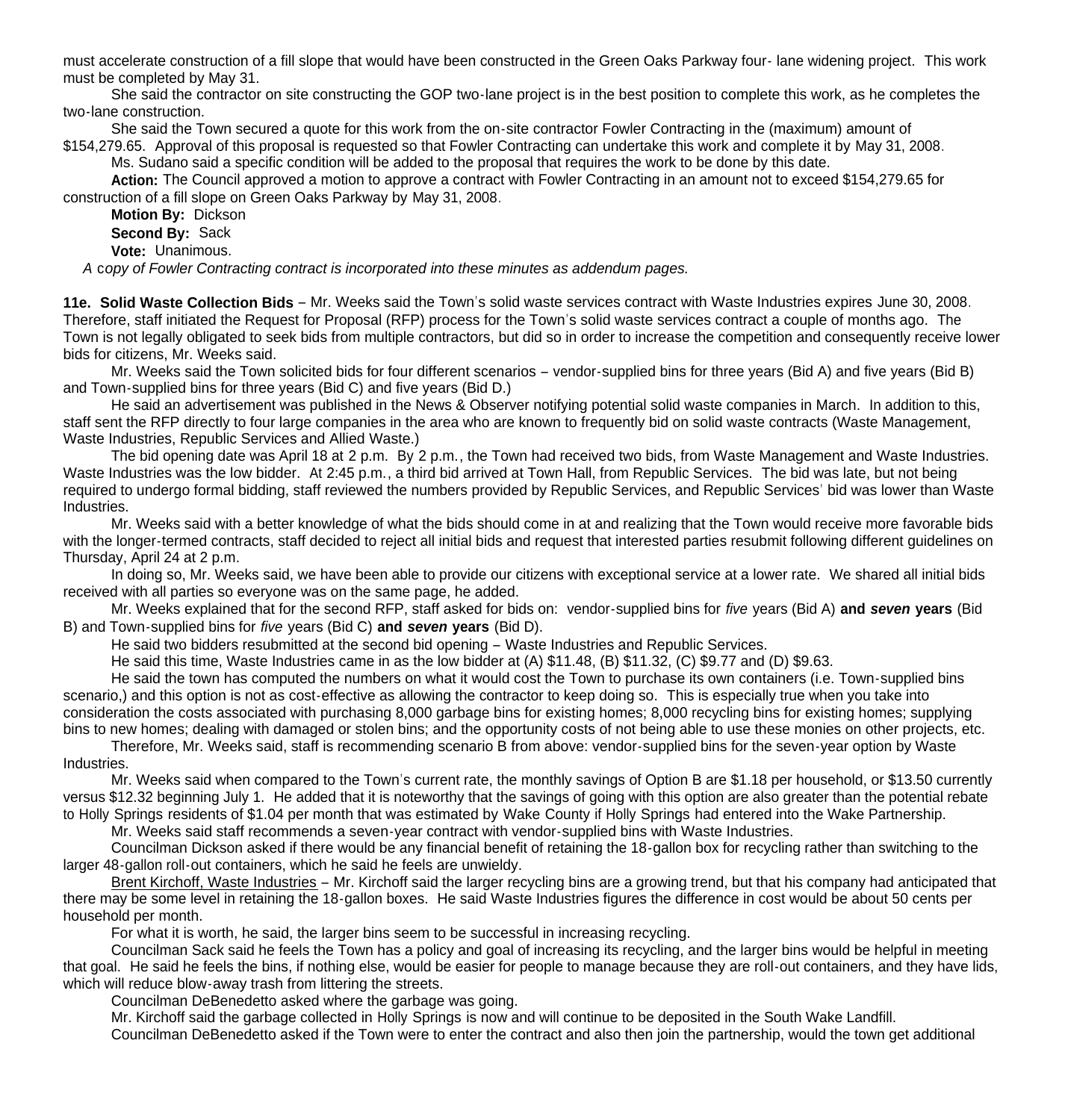savings.

Mr. Kirchoff said he did not know because he does not know what the county has projected as the actual cost savings.

 Mr. Dean said the rate reduction represented in the bids is a sure thing for Holly Springs citizens, effective July 1, and not an unknown that cannot be determined until the South Wake Landfill is open independent of the North Wake Landfill and completion of the Raleigh transfer station. Cost of the transfer station keeps getting higher, and the completion date keeps getting pushed out until later, so the cost to be born by partners keeps increasing. The rate provided to Holly Springs independent of the partnership is a definite savings.

 As discussion wrapped up, Councilman Dickson said he felt it would be worth the extra 50-cent savings if people would compact the contents of their recycling bins so that the Town could retain the 18-gallon containers.

 Councilman Sack said he maintains that the larger recycling bins would promote recycling and that the Town should provide the larger bins.

**Action:** The Council approved a motion to award a seven-year contract for the Town's solid waste collection services to Waste Industries, which will supply the bins, at a monthly rate for citizens of \$12.32 per month beginning July 1, 2008.

**Motion By:** Sack **Second By:** Womble **Vote:** Unanimous.

**11f. Graham Woods Condemnation Resolution** – Mr. Schifano said the town is installing a traffic signal and temporary sidewalk at the intersection of Cass Holt & Avent Ferry Roads. It is necessary to install poles on all four sides of the property, including on the property of Graham Wood for the traffic signals, as well as the sidewalk in the location. He said he is still in the process of negotiation and may resolve this without litigation; however, the contractor needs the ability to proceed and enter the property to make improvements.

**Action:** The Council approved a motion to adopt Resolution 08-25 authorizing condemnation proceedings against Graham Wood to acquire easements for a traffic signal and sidewalk.

**Motion By:** Sack **Second By:** Womble **Vote:** Unanimous. *A* c*opy of Resolution 08-25 is incorporated into these minutes as addendum pages.*

**11g. New Hill Place, 08-MAS-01** – Mr. Zawadski said the Town has received a request for a master subdivision plan located at the intersection of New Hill Road and GB Alford Highway. The project would be mixed-use and designates approximately 46 acres for residential uses and approximately 120 acres for commercial uses.

 He said the applicant has chosen to follow the schematic master plan option and not include specific lot details and internal circulation systems with this plan since much of the information is undetermined at this time. This information would be included with a more detailed subdivision plan as well as other information such as specific lot lines, utility connections, and internal access, which would be submitted to and reviewed by staff at a later date.

 He said the final step for approval requires a detailed development plan to be submitted for each phase, to include pedestrian circulation, parking and building layout, landscaping, building elevations, etc. The detailed development plan follows the traditional process that includes review by staff, Planning Board recommendation and Town Council consideration.

Cara Lacey, a planner with the John R. McAdams Company – Ms. Lacey addressed the Council with an extensive presentation highlighting her company's analysis of the site and its plans for a mixed-use integrated center. She said it would be a mix of residential and commercial development with both pedestrian and vehicular connectivity that would promote the village atmosphere desired by the town.

David George with Kite Realty Group of Indianapolis, IN – Mr. George said this proposed project is his company's third in this area. He said the developer's vision for the property is to have one or two major anchor retailers, and restaurant and bank out-lots in an integrated center, all surrounded by residential uses.

Mayor Sears asked how big of a development was being planned. Mr. George said 700,000 square feet of retail space is being planned.

Mike Hunter, W.W. Partners, the development company -- Mr. Hunter addressed the Council to report on what the controlled access committee of NCDOT has approved. He said the company originally had submitted plans that included a super street design at the northernmost entrance to the property, a new roadway to be built with access from GB Alford Highway. The plan also featured super street design at both the New Hill Road and Green Oaks Parkway intersections with GB Alford Highway.

NCDOT's controlled access committee, however, are requiring a square interchange – or traditional "jug handle" interchange – at the northernmost access, and super street design at New Hill and Green Oaks Parkway, he said.

**Action:** The Council approved a motion to approve Preliminary Plan #08-MAS-01, including the NCDOT-approved interchange and super street locations, for New Hill Place Schematic Master Plan as submitted by John R. McAdams, Project Number KRG-08000, dated Revised 4/22/2008 with the following conditions:

1. A detailed preliminary plan must be reviewed and approved by Staff prior to the first development plan submittal for each phase.

2. The following items are to be included with the first non-residential development plan submittal:

- a. The location and design of the open space required per UDO § 3.08,B.,7.
- b. Master Plan amendment that includes the following: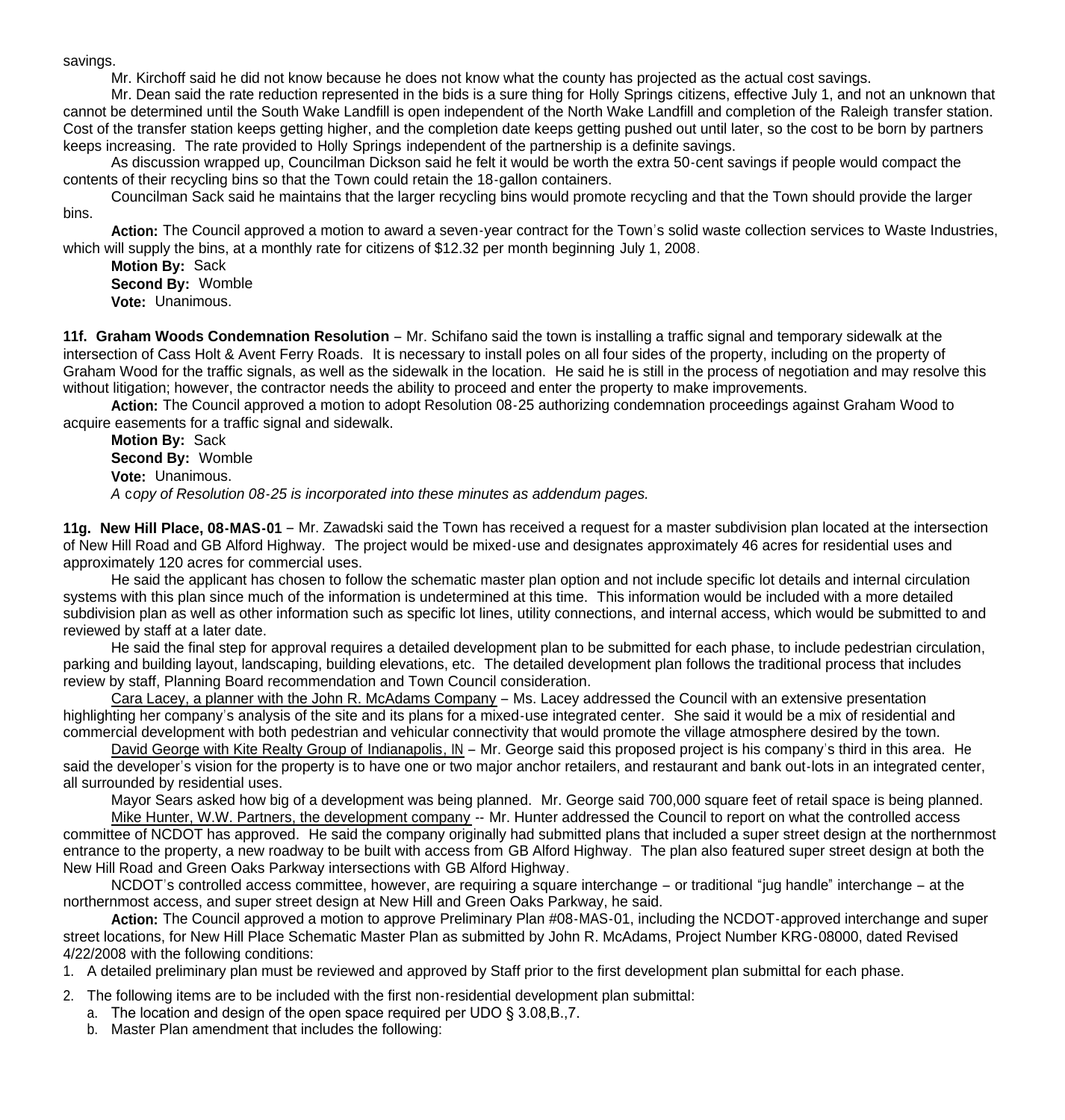- i. Detailed architectural and site design guidelines for the development.
- ii. Master Sign Plan and sign waiver (waiver is optional).
- 3. All new traffic signals are required to be Decorative Monocurve Mast Arm signals for this project.
- 4. Green Oaks Parkway plans are complete and bids have been opened therefore will not be revised to reflect the superstreet intersection at this intersection at this time. If NCDOT requires such changes in the future, all cost associated with such a change must be paid by the developer.
- 5. A fee-in-lieu of upgrade will be required for this project for the downstream oversized Twelve Oaks Pump Station, Force Main and Outfall.
- 6. Reimbursement of the cost of gravity sewer line upsizing through Forest Springs will be required for this project as memorialized in a letter from the developer.
- 7. This project and all related development plans will be required to meet the new Town of Holly Springs Post Construction Stormwater Ordinance.
- 8. If the downstream offsite sewer lines are not constructed at the time of first construction drawing approval associated with this plan, the construction of those lines will be the responsibility of the developer with this project
- 9. The following items are required with each development plan associated with this Master Plan:
	- a. An Industrial Sewer Permit Short Form
	- b. A Grease Trap Form

c. Update the draft flood study update for the downstream Forest Springs Flood Study and demonstrate that the development of each internal site will not raise established flood levels.

- d. The site plan must show that no building area is located within a BMP easement.
- 10. The following items are required with the first development plan or construction drawing associated with this Master Plan.

a. A detailed engineer's sealed hydraulic waterline system analysis documenting fire flow in accordance with Town Standards is required for this project. Additional waterline connections may be required upon approval of the report by the Town. Any revisions to waterlines shown on this plan will require an amendment to be submitted by the developer for review and approval.

11. The following items are required with the first construction drawing submittal associated with this Master Plan:

a. This project is located in an area that is subject to the Town's policy on flood studies. It is located in a basin where the Town has an approved flood study (Forest Springs) that will need to be updated to reflect this project and will need to demonstrate that development of the site will not raise established flood levels. Retention or detention may be required to accomplish this.

b. NCDWQ Stream determination

c. Provide a draft PCN (for the site) with all supporting documentation including but not limited to buffer determinations, written concurrence of the location of jurisdictional features from the applicable agencies and impacts to jurisdictional features.

- 12. The following items are required prior to the 1<sup>st</sup> construction drawing approval of any development plan or preliminary plan for this project.
	- a. All off site sewer easements for the whole project must be recorded.
	- b. All environmental permits for the entire project will be required.
	- c. Offsite right-of-way dedication will be required to be recorded for required transportation improvement for the whole project.
- 13. The following items are required prior to the construction drawing approval for each phase:
	- a. An Environmental Development Permit will be required

b. This project will be required to meet the Town's new TN requirements for stormwater and pay a stormwater fee-in-lieu for any TN reduction requirements not met on the site. The Final Stormwater Management Plan must be approved and stormwater fee-in-lieu paid.

- 14. The following items have not yet been fully addressed due to difficulty of resolving transportation related issues with NCDOT. The developer has been working with NCDOT for over a year to resolve some of the issues, however they are not resolved as of this date of staff report preparation. Therefore, condition of plan approval for this plan is that the transportation improvement plan for this project must be completed, including information below and go before the Town Council at a later date for approval.
	- a. The Transportation Improvement Plan will need to be updated to include the following information.
		- i. Update this plan sheet with approved TIA recommendations include lane dimensions and storage lengths for each intersection. The following items still need to be addressed related to this report:
			- 1. Documentation provided to the Town of Holly Springs of NCDOT's approval of the TIA.
			- 2. Note that the Town's approval of the TIA and any associated required improvements will be subject to change to be consistent with NCDOT's approval
			- 3. Confirm with NCDOT if any additional right-of-way width will be needed for GB Alford Highway in excess of what is currently provided.
			- 4. Update the TIA to analyze beyond the build out of the project (to a projected date of 2025) for Holly Springs and New Hill Road intersections with GB Alford.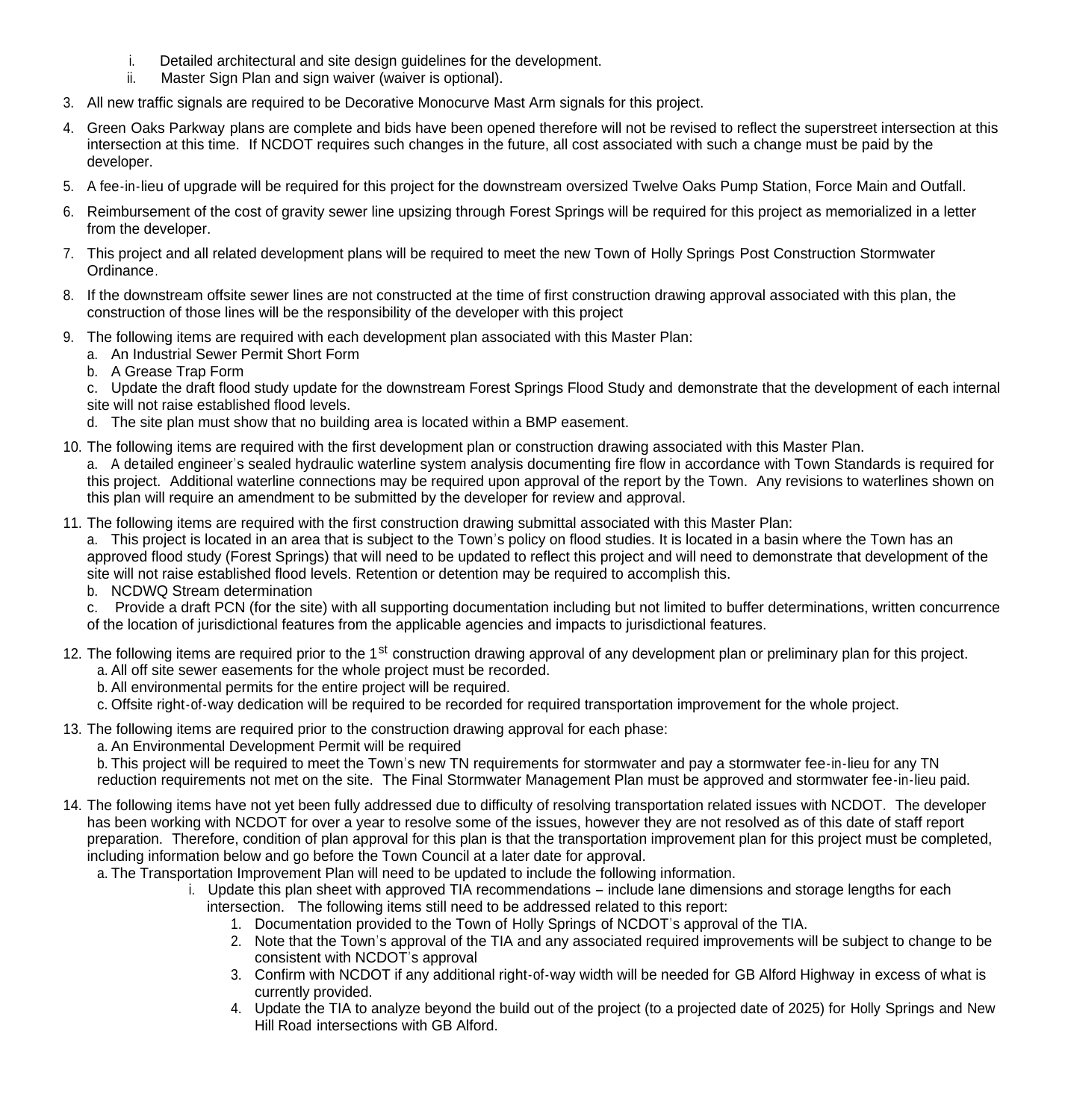- 5. The access points shown on the TIA do not match the Master Plan. The TIA will need to be revised to match the Master Plan if that is what is to be built including right-in/right-out intersections.
- ii. Driveway locations are not being approved with this plan. The driveway locations will need to be included on the revised Transportation Improvement Plan and brought back to the Town Council for approval.

b. The Town Council has approved the concept of superstreets at the retreat in February with the requirement that the developer conduct a

public information meeting. This meeting must occur prior to the Town Council meeting. It has been scheduled for May 1<sup>st</sup>.

c. All NCDOT approvals including driveway access, superstreets, control of access break, TIA, etc.

d. A ROW/access break must be secured from NCDOT ROW access committee for the extension of the thoroughfare east of GB Alford Highway. This should be approved to a level that requires no further work or money from the Town to achieve. This should be reflected on the Transportation Improvements Plan.

e. Provide documentation from NCDOT as to who will maintain the new thoroughfare and collector road (include a map), including maintenance of signals.

**Motion By:** Sack **Second By:** Dickson **Vote:** Unanimous.

**Action:** The Council approved a motion to recuse Mayor Sears from discussion and deliberation on this item due to his professional association with the developer of Twelve Oaks Subdivision.

**Motion By:** Dickson **Second By:** Sack **Vote:** Unanimous. Mayor Pro Tem Sack presided over this portion of the meeting.

**11h. Twelve Oaks Subdivision Flood Variance** – Ms. Keefer explained that this is a request for a variance to the Flood Damage Prevention Ordinance to place fill in the 100-year floodplain on two single-family residential lots located in the 12 Oaks Subdivision, Phase 1, 104 Ambler Ct. and 109 Ambler Ct.

 Ms. Keefer explained that the Town of Holly Springs Flood Damage Prevention Ordinance prohibits new construction in the floodplain, substantial improvements to any residential structure located in the floodplain, and the placement of fill material inside floodplain limits. In addition, the ordinance requires that a minimum buildable area be located outside of the floodplain limits for any lot. In this case, Twelve Oaks Subdivision is in a PUD, and the minimum area required for each lot is equivalent to the minimum lot size for lots based on the PUD approved plan.

She added that, in addition to the Town ordinance requirements summarized in the preceding paragraph, the following specific conditions of approval were made for each development plan associated with these two lots. Bold notations specifically address the request for these 2 lots.

- PUD Amendment Approval: approved on 8/17/06 (then amended 3/7/06 and 8/17/06). Written condition of approval: "1a This project shows non-residential development in the floodplain. **Note that all town, state and federal floodplain requirements must be met. This will include; providing flood studies for Town-regulated (local) streams** throughout the project, modeling encroachment into the FEMA floodplain for the golf course construction (with the FEMA model) to demonstrate no rise, and supplying a LOMR after the golf course construction. The FEMA flood study will need to be submitted and approved prior to any grading and/or construction activities in the FEAM floodplain. **Flood studies for the Town regulated (local) streams will need to be submitted for approval with the first construction plans submitted (with the exception of the golf course plan). Note that there is a risk doing it this way – a risk of the actual flood study limits when determined impacting your preliminary layout. "**
- Preliminary Plan: approved on 4/4/06 Written condition of approval: "5d A local flood study will be required with the 1<sup>st</sup> construction drawing submittal. The following items will need to be addressed once flood study is complete: 1.) Show FEMA floodplains and local floodplain (both 100 and 500 year floodplains) for this site. **2.) No fill is permitted in the floodplain for any residential development.** 3.) Minimum lot square footages must be provided outside of the floodplain areas (per floodplain ordinance – section 9- 6020(1)) 4.) Provide minimum FFE 2' above 100-yr floodplain or backwater elevation for all lots adjacent to the floodplain."
- Erosion Control Plan: approved on 7/13/06 with floodplain line shown graphically on the plan.
- Construction Drawings: approved on October 23, 2006. The 100-year floodplain elevation and limits reflecting the amount of buildable area outside of the floodplain and was shown for these two lots to meet Town ordinance (see attachment)
	- o Plat: 12 Oaks Phase 1, recorded on 6/29/07 with plat review comment "1c An as-built flood study will be required once grading has been complete. *(Confirm that flood plain is shown on all adjacent lots per the flood study) – (The as-built flood study has still not be completed and submitted to the Engineering Department for review and approval at this time. It is my understanding that the grading has not been completed to be able to complete the flood study yet. Per Stephanie Sudano, the as-built flood study will not be required prior to this plat being recorded).*"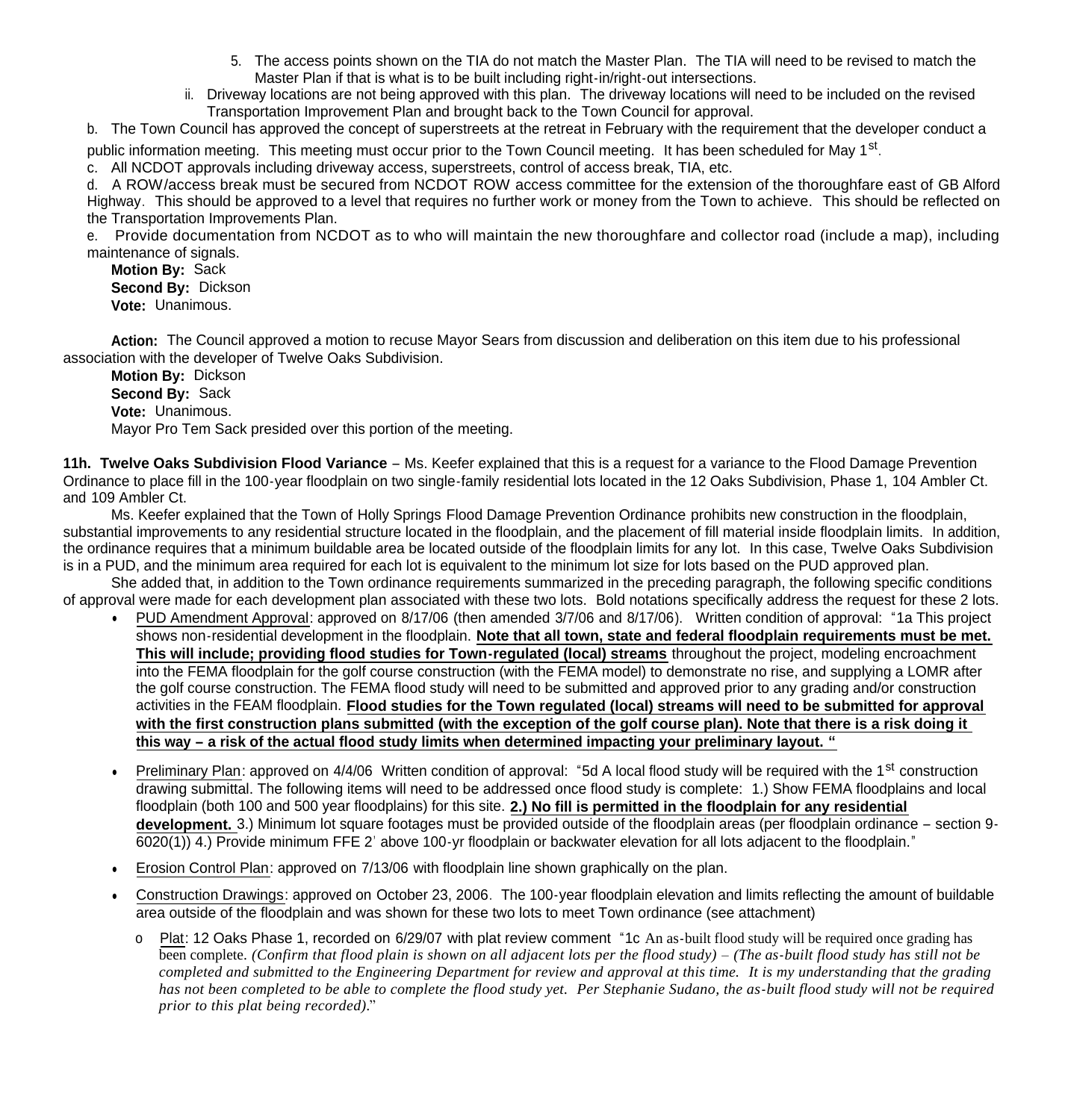As-built Flood Study: This document is currently in still review; final approval pending the result of this variance determination. Flood study review time line has been included in the attachment.

Ms. Keefer said that staff is recommending the following:

Staff does not recommend approval of the variance to place fill in the floodplain in 12 Oaks Phase 1 lots 122 & 123 because

- the Town's Flood Damage Prevention Ordinance clearly prohibits use of fill to create buildable residential lots
- the approval conditions clearly stated on PUD, preliminary, plat, and other plan approvals associated with these lots from the earliest parts of the development process - that the ordinance prohibits use of fill to create buildable lots. The applicant could have easily and early on revised street and utility layouts to avoid this situation.
- The petitioner has not presented sufficient evidence to show that they satisfy the following specific findings of fact (see above for entire list):
	- $\circ$  The availability of alternative locations, not subject to flooding or erosion damage, for the proposed use;
	- The relationship of proposed use to the comprehensive plan and floodplain management program for that area;
- The petitioner has not presented sufficient evidence to meet the following specific required conditions (see above for entire list) for a variance of:
	- Showing good and sufficient cause
	- $\circ$  Showing that the granting of a variance will not result in  $\ldots$  conflict with existing local laws or ordinances
	- $\circ$  Showing that failure to grant the variance would result in exceptional hardship
	- Ms. Keefer then provided the Town Council with the applicant's responses to the findings of fact.

Tom Spaulding of Spaulding and Norris, representing the applicants/owners of the lots – Mr. Spaulding said the application was submitted two months ago, and since then he and the applicants have been trying to figure out how there became two different flood plain lines.

When the lots were designed, he said, there were no FEMA flood areas in the area.

The original flood study established a line, which is beyond the back property lines of the lots. Then they had to do an as-built flood study, and the line moved from the original to the new location, making the lots unusable. He said he was at a loss as to how the line changed.

He said that if the builder is going to put custom homes with side-loaded garages on these lots, the house has to be pushed back on the lot.

He added that a theory is that golf course construction pulled fill from these lots. He said he understands he has to follow the rules, but no one would have thought that construction of the golf course and streets would affect the floodplain line on these lots.

He also said he feels the intent of the ordinance is "flood damage prevention" with objectives to minimize damage and threats to public and private property. He said he feels like there is nothing upstream or downstream from these lots except golf course. He asked the Council to not to let the ordinance get in the way of a good product.

Tom McKay – Mr. McKay, representing the developer of 12 Oaks, addressed the Council saying that he is one of few people who have seen the property before and after the flood studies, and he suspects the floodplain actually lies somewhere in the middle of the two lines. He asked that the Council consider the original flood line.

He said the owner of the lot could live with the conditions that would go along with it if the council were to do so.

Mr. McKay pointed out that the Town's rules were written to avoid flooding of homes built where they should not be. He said this would not be the case with these lots. He said the builder bought the lot thinking that the far line was the actual line.

He added that the developer developed and sold the lots thinking the line was to the rear of the property. Now that it appears the line has changed, based on flood studies conducted after improvements, the only damage that could result downstream from flooding of the lot would be the developer, who owns the golf course.

Randy Smith, Wakefield Development – Mr. Smith addressed the Council in support of the builder/owner. He said his company is not asking for something that would jeopardize life or property. He said the Council has the ability to allow fill, and it would have no impact on anyone else.

Jason Galearno, lot owner – Mr. Galearno addressed the Council and said he would not be able to build the type of house that is designed for this area of the subdivision if he is restricted by the new floodplain line. He added that he agreed that no properties downstream would be adversely affected by fill's being placed in the floodplain on these two lots.

**Action:** The Council approved a motion to table action on this request until the June 17 meeting to give the petitioners time to present alternative lot layouts.

**Motion By:** Womble **Second By:** Dickson **Vote:** Unanimous

**Action:** The Council approved a motion to readmit Mayor Sears into the meeting. **Motion By:** DeBenedetto **Second By:** Dickson **Vote:** Unanimous.

**12. Other Business:** Councilman Womble said that since the Council adopted a resolution earlier in the year following a split vote, he has